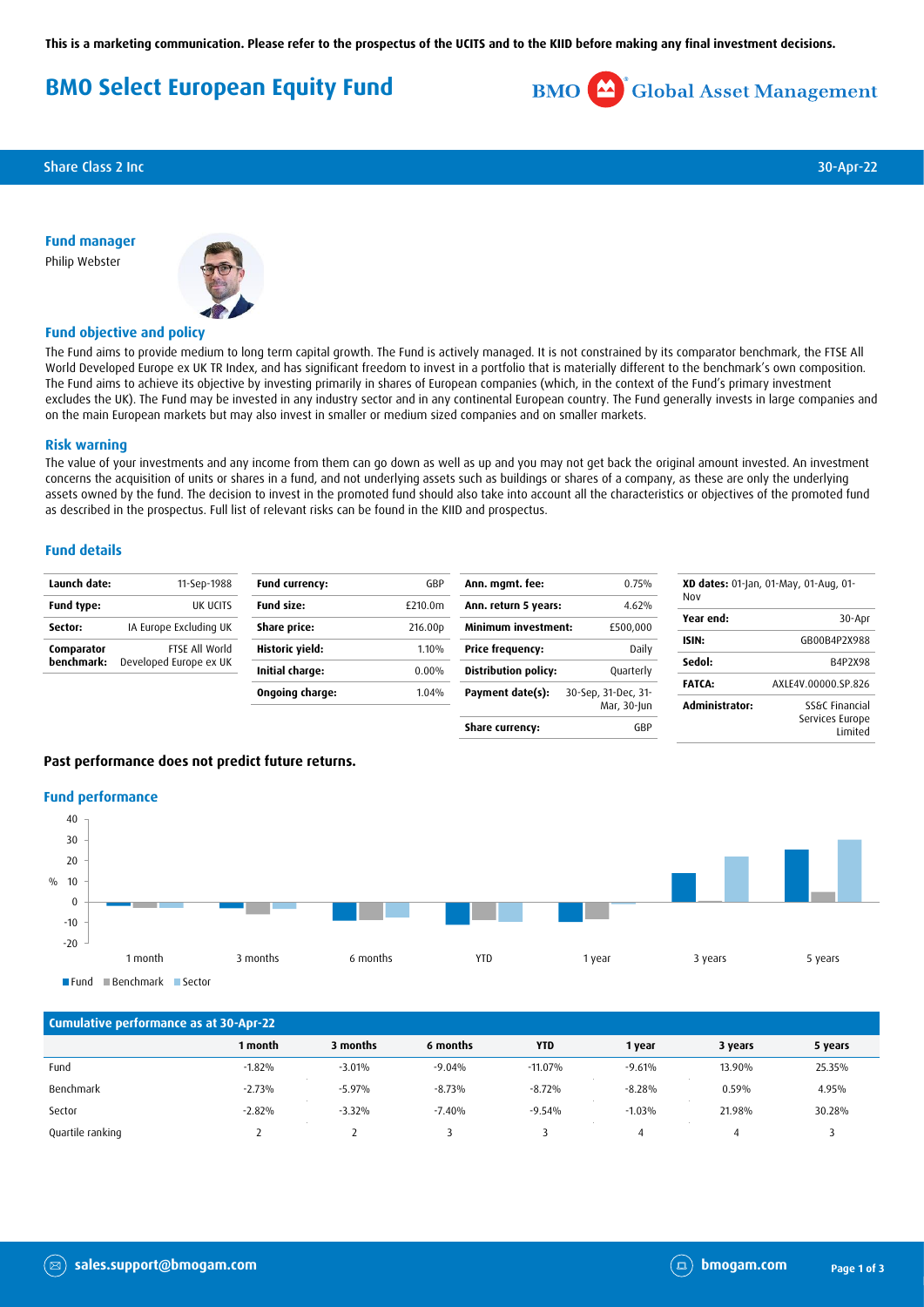# Share Class 2 Inc 30-Apr-22

| Discrete performance as at 30-Apr-22 |                           |                           |                    |                           |                    |                           |                          |                          |                           |                           |
|--------------------------------------|---------------------------|---------------------------|--------------------|---------------------------|--------------------|---------------------------|--------------------------|--------------------------|---------------------------|---------------------------|
|                                      | <b>Apr-21</b><br>- Apr-22 | <b>Apr-20</b><br>– Apr-21 | Apr-19<br>– Apr-20 | <b>Apr-18</b><br>- Apr-19 | Apr-17<br>- Apr-18 | <b>Apr-16</b><br>- Apr-17 | Apr-15<br>- Apr-16       | Apr-14<br>- Apr-15       | <b>Apr-13</b><br>- Apr-14 | <b>Apr-12</b><br>- Apr-13 |
| Fund                                 | $-9.61%$                  | 26.75%                    | $-0.58%$           | $-1.49%$                  | 11.72%             | 26.39%                    | $-0.22%$                 | 9.58%                    | 13.84%                    | 33.32%                    |
| Benchmark                            | $-8.28%$                  | 2.86%                     | 6.62%              | 3.60%                     | 0.70%              | 9.64%                     | 2.61%                    | 9.87%                    | 0.10%                     | 15.22%                    |
| Sector                               | $-1.03%$                  | 32.18%                    | $-6.29%$           | $-0.65%$                  | 7.27%              | $\overline{\phantom{a}}$  | $\overline{\phantom{a}}$ | $\overline{\phantom{a}}$ |                           | $\sim$                    |
| Quartile ranking                     |                           |                           |                    |                           |                    | ۰                         | $\overline{\phantom{a}}$ | ٠                        |                           |                           |

Source: BMO Global Asset Management, Lipper as at 30-Apr-22. Performance data is in GBP terms. Performance returns are based on NAV figures. All fund performance data is net of management fees. Please note that the fund is priced at midday daily whilst the index return reflects the price at close of trading. Costs may increase or decrease as a result of currency and exchange rate fluctuations.

| <b>Top 10 holdings</b> |      | Sect  |
|------------------------|------|-------|
| ASML Holding NV        | 8.7% | Cons  |
| Novo Nordisk A/S       | 8.4% | Tech  |
| Cairn Homes PLC        | 5.7% | Cons  |
| Compass Group PLC      | 5.6% | Heal  |
| Deutsche Boerse AG     | 5.5% | Cons  |
| Ryanair Holdings PLC   | 5.4% | Finar |
| Schneider Electric SE  | 4.9% | Indu  |
| RELX PLC               | 4.8% | Basio |
| Heineken Holding NV    | 4.8% | Real  |
| Wolters Kluwer NV      | 4.7% | Cash  |

| <b>Sector allocation</b> |       |
|--------------------------|-------|
| Consumer Discretionary   | 36.4% |
| Technology               | 18.4% |
| Consumer Goods           | 8.5%  |
| Health Care              | 8.4%  |
| Consumer Staples         | 5 7%  |
| <b>Financials</b>        | 5.5%  |
| Industrials              | 4.9%  |
| <b>Basic Materials</b>   | 4.4%  |
| <b>Real Estate</b>       | 4.3%  |
| Cash                     | 3.5%  |

| <b>Geographical allocation</b> |       |
|--------------------------------|-------|
| Netherlands                    | 18.2% |
| Ireland                        | 15.8% |
| Germany                        | 14.3% |
| Denmark                        | 84%   |
| United Kingdom                 | 8.3%  |
| France                         | 7.8%  |
| <b>United States</b>           | 4.9%  |
| Spain                          | 4.3%  |
| 0ther                          | 14.3% |
| Cash                           | 3.5%  |
|                                |       |

| <b>Net dividend distributions</b><br>(Pence) |      |
|----------------------------------------------|------|
| 2018                                         | 3.71 |
| 2019                                         | 2.76 |
| 2020                                         | 0.98 |
| 2021                                         | 2.44 |
| 2022                                         | 0.00 |
|                                              |      |

| Q1 2022 Active engagement<br>report |    |
|-------------------------------------|----|
| <b>Business Conduct</b>             |    |
| Climate Change                      | 14 |
| Corporate Governance                | 13 |
| <b>Environmental Standards</b>      | 17 |
| Human Rights                        | 5  |
| Labour Standards                    | 17 |
| Public Health                       | 2  |
| Last 2 quarters: companies          | 11 |
| countries                           | 6  |

| Glossary         |                                                                                                                                                                                                                                                                                                                                                                                                                                                                                       |
|------------------|---------------------------------------------------------------------------------------------------------------------------------------------------------------------------------------------------------------------------------------------------------------------------------------------------------------------------------------------------------------------------------------------------------------------------------------------------------------------------------------|
|                  | Active Engagement Report We define engagement as dialogue between investors and companies with a focus on encouraging companies to address strategic issues including<br>environmental, social and governance factors. The objective of such dialogue with companies is to reduce risk and support long-term performance. The<br>table sets out, for the fund, the number of companies we have engaged with; the number of countries covered and the individual engagement<br>themes. |
| Quartile Ranking | A measure of performance where all funds within the sector are ranked and split into 4 groups. The best 25% performing funds are in the first (1)<br>quartile, the next 25% into the second (2) quartile and the worst 25% into the fourth (4) quartile.                                                                                                                                                                                                                              |